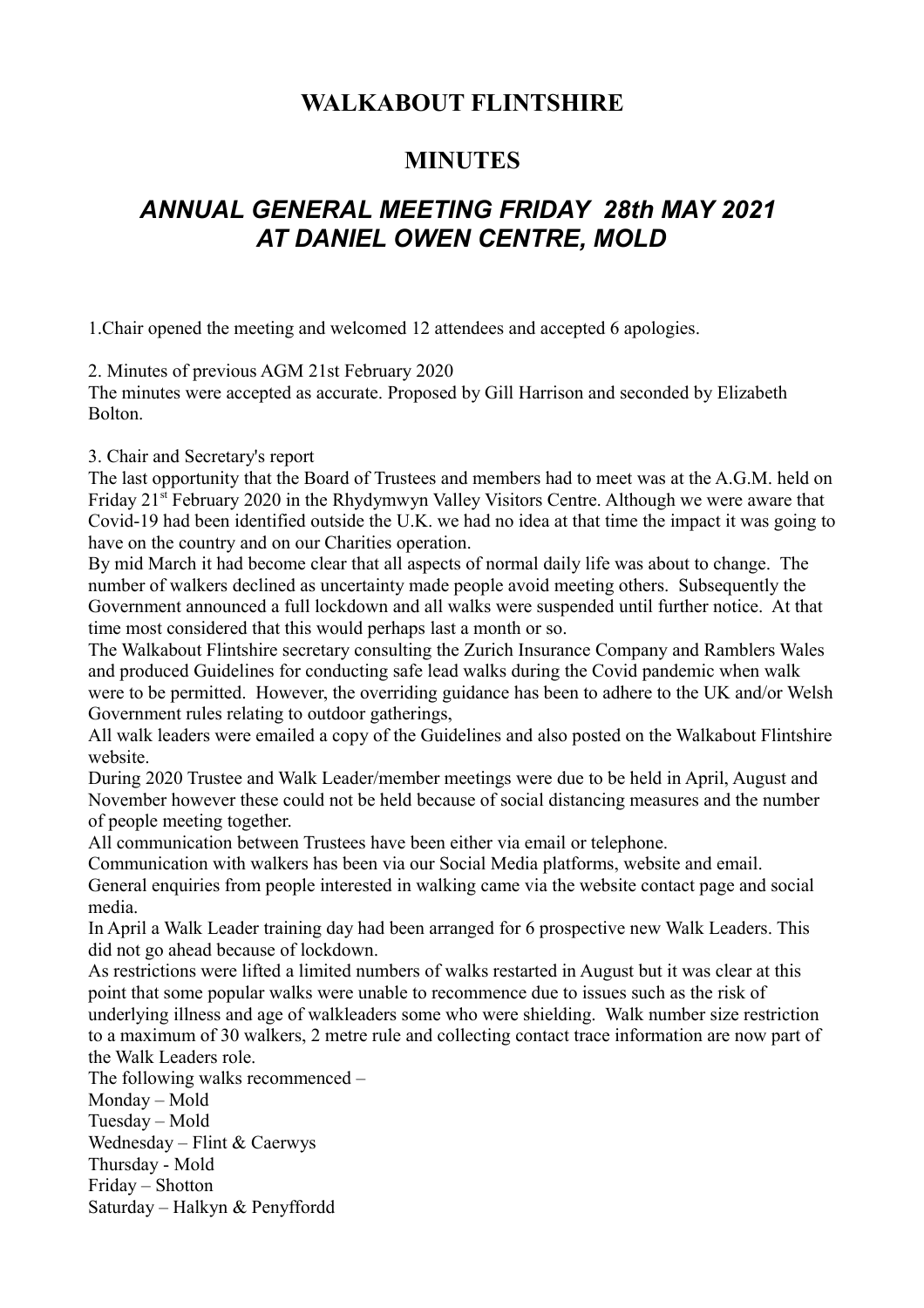Another two week Firebreak came into force at the end of October which meant walks were again suspended.

As the year came to an end another Lockdown came into force, with currently no indication when this will be lifted.

During these unprecedented times it has been even more noticeable how important walking is to peoples physical and mental health by being outdoors, and how our walkers have supported one another.

### **2020 Statistics**

- 260 Walks
- 3873 Walkers
- 38 New Walkers

#### 4. Treasurer's report

Neville Howell presented accounts to 31st December 2020 showing a balance of £9360.72. Expenditure of £273.15. The chair thanked the treasurer for ensuring the accounts were kept accurately and they were verified by Richard Rowley, Accountant.

Full accounts are shown below.

Acceptance of the accounts was proposed by Michael Fildes and seconded by Carole Worger.

## 5. Election of Trustees

June Brady had approached all walk-leaders for nominations regarding their interest in becoming Trustees. No nominees came forward. She had approached all current Trustees and all agreed to continue in their role. Dave Mackie - Chairman Stan Jones Arwell Roberts

Neville Howell - Treasurer Joyce Howell Elizabeth Bolton Carole Worger Gill Harrison Peter Kime June Brady - Secretary Michael Fildes Buddug Neale

Jenny Hindmarsh and Eleanor Woodward from the Administration team will continue in their roles

Neville stated the officers had been elected per Constitution at the last Trustee meeting 21st May 2021, and remain the same as 2020.

#### . 6. Open session.

June Brady explained that this meeting could not be held at Rhydymwyn Visitor Centre as DEFRA were not allowing more than six persons at a meeting.

 Bob Mossop asked about walk-leader training. Neville Howell said he had names for persons wishing to do walk-leader training but needed more attendees to make it viable to do a structured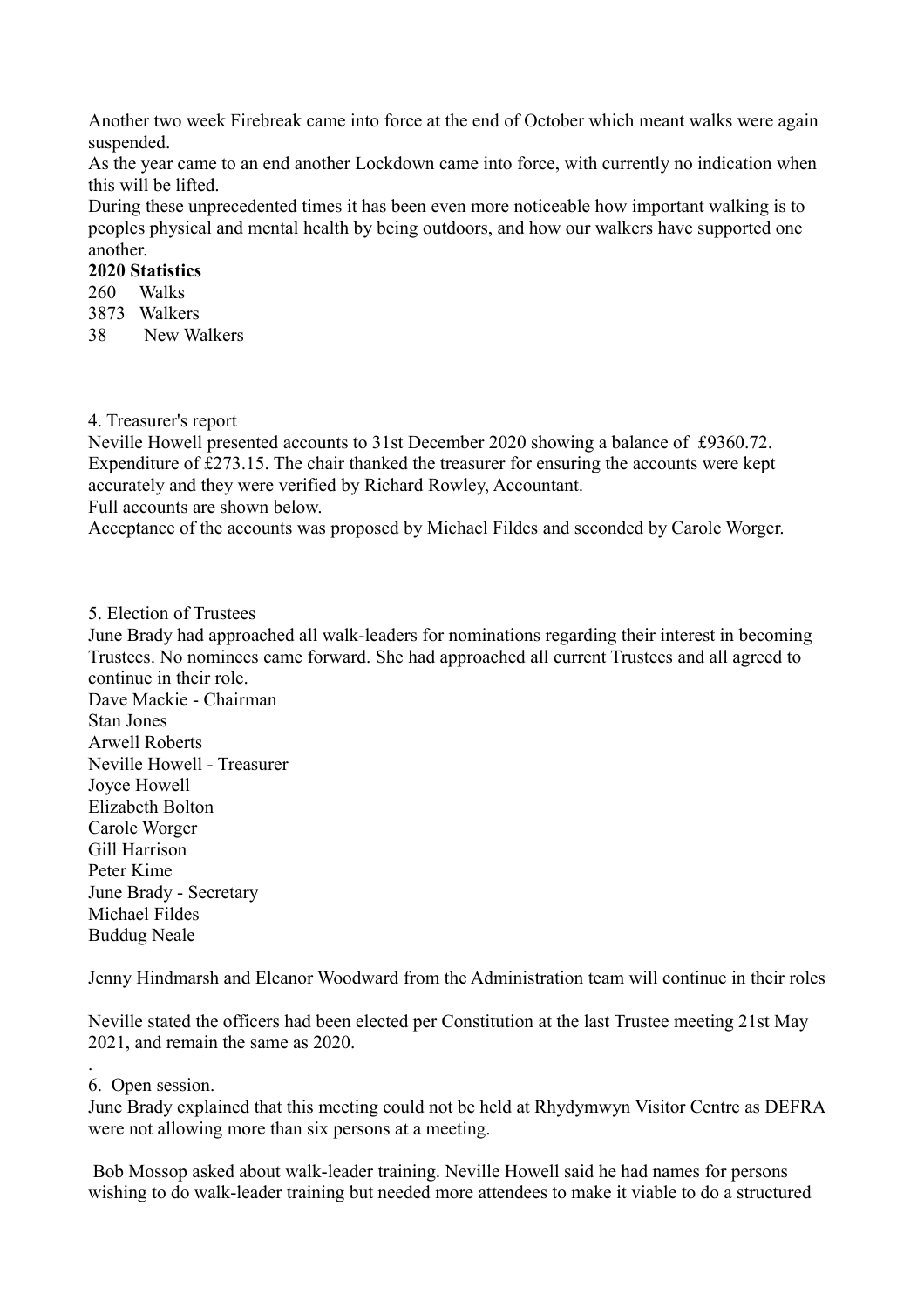walk-leader training day.

At the last Trustee meeting various options had been discussed regarding the organisation of a less formal approach to training, see Trustee minutes on web-site.

June Brady and Neville Howell are doing a 'job description' for people who could assist at walks. This job description is to be sent to current walk-leaders for comment.

Dave MacKie said that training and numbers of such assistants must satisfy the conditions in our insurance policy.

Neville asked about social media contacts as he had received photographs from a walker. Jenny Hindmarsh closely monitors and approves contacts on both Facebook and Twitter. It was noted that the Walkabout Flintshire Facebook account operates as a closed one.

### 7. Closing remarks

Dave MacKie thanked everyone for attending and for all their efforts in 2020. He said the social aspects are as important as exercise in our walks, which have been greatly missed during the Covid restrictions

He closed the meeting at 14.22.